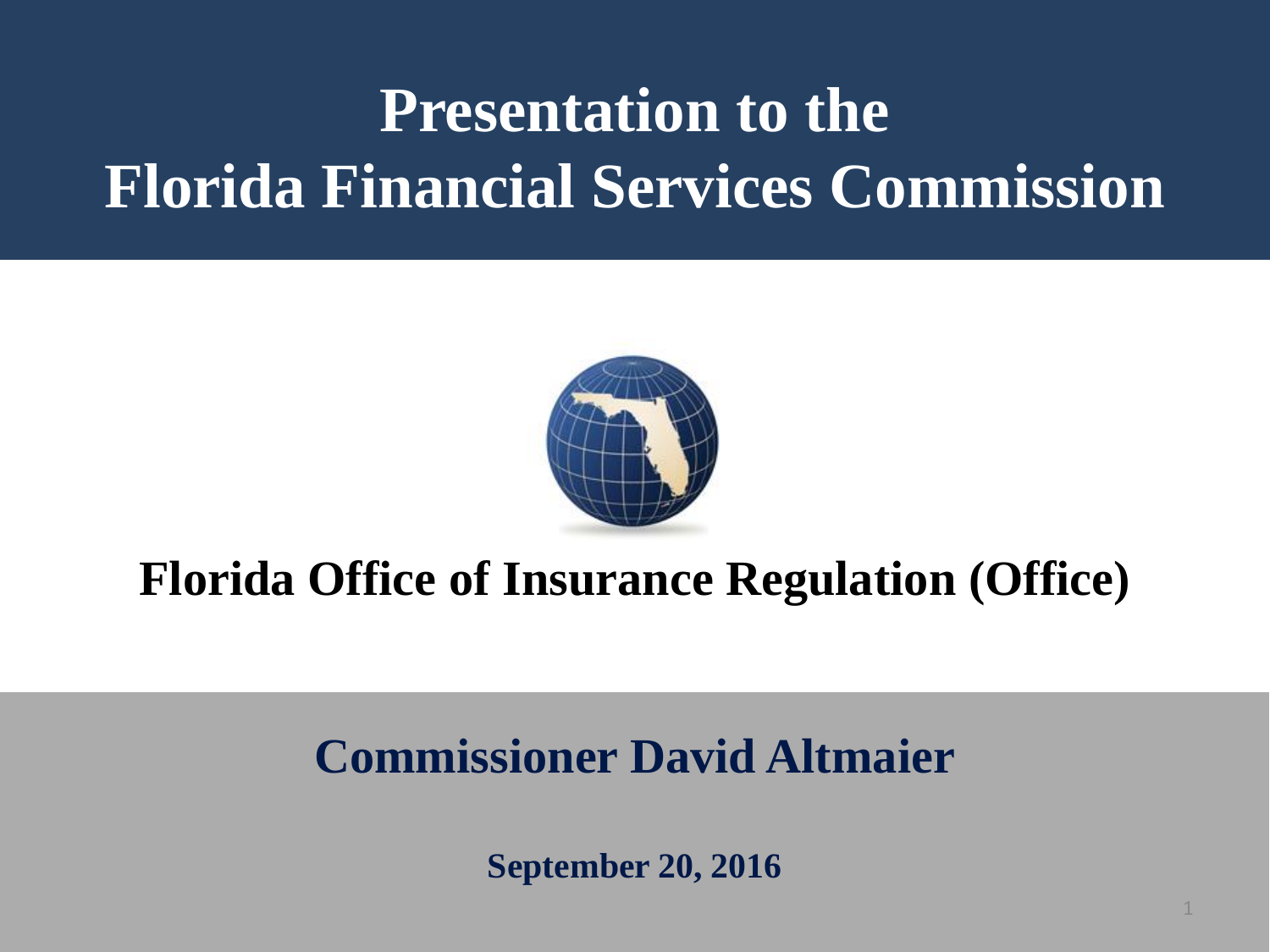

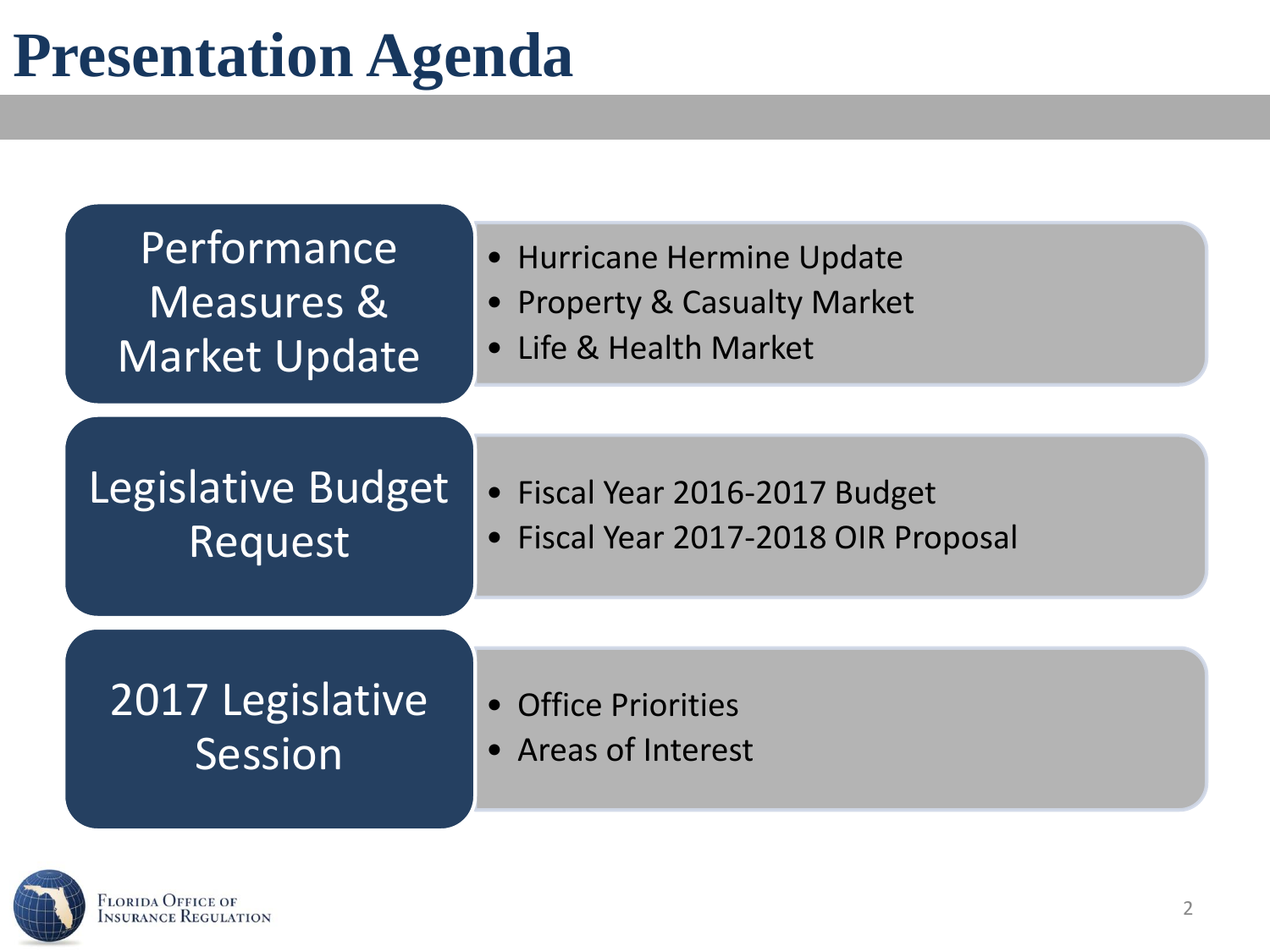# **Office Objectives**

How do we define success?

**Promote markets offering products with fair, understandable coverage at adequate, not excessive/unfairly discriminatory rates.**

**Protect the public from illegal, unethical insurance products and practices**.

**Monitor insurer financial condition and act on issues as early as possible to prevent harm to consumers.**

**Operate in an efficient, effective and transparent manner.**

We continue to define success as being synonymous with our mission which is "promoting a stable and competitive insurance market for consumers."

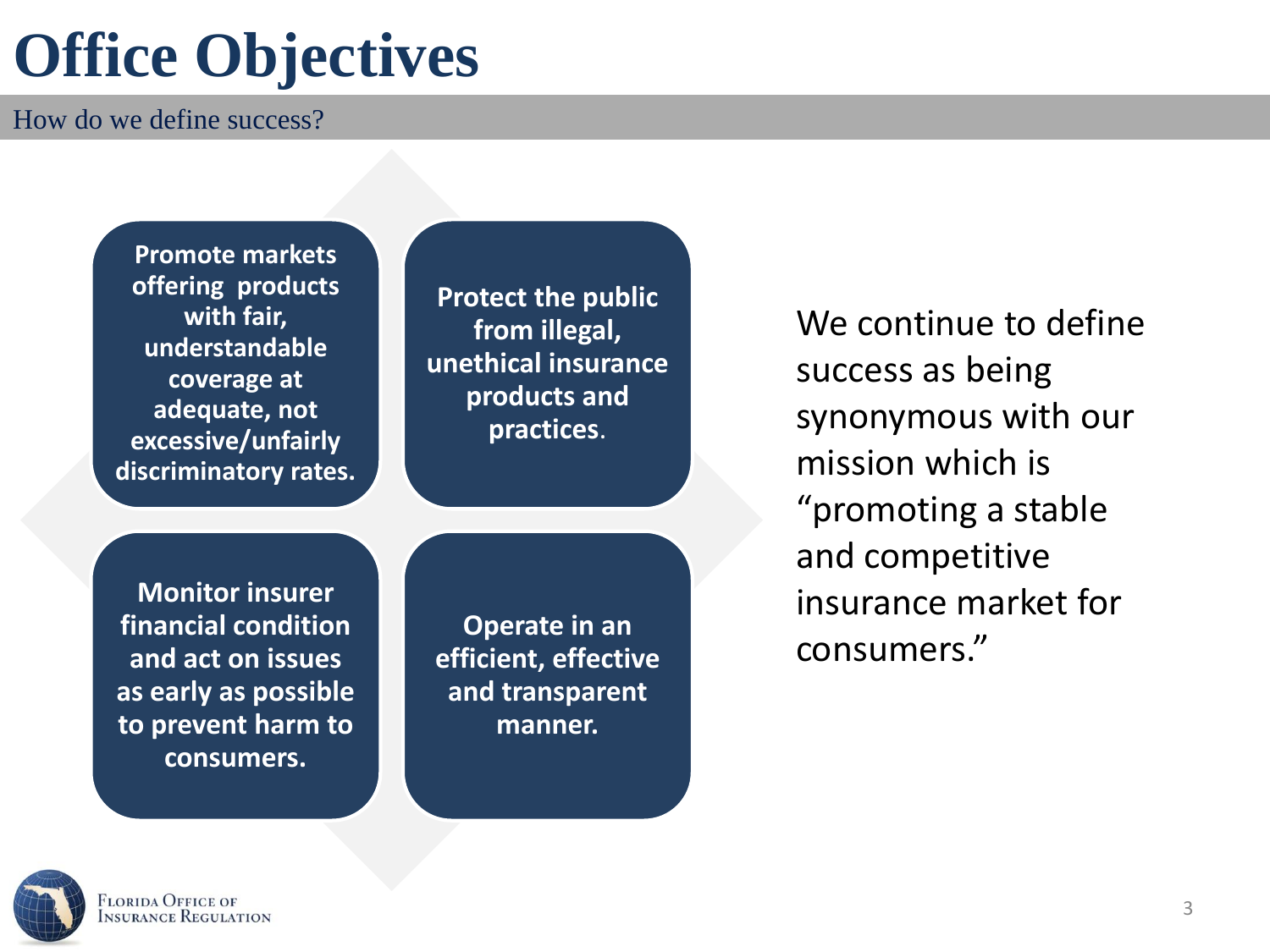# **Performance Measures Detail**

#### Fiscal Year & Fourth Quarter 2015-2016

#### **OIR Performance Measures**

|                |                                                                                                                                            | <b>Fiscal Year Total</b> |              | <b>4th Quarter</b> |              |
|----------------|--------------------------------------------------------------------------------------------------------------------------------------------|--------------------------|--------------|--------------------|--------------|
|                | <b>Objective</b>                                                                                                                           | <b>Result</b>            | <b>Score</b> | <b>Result</b>      | <b>Score</b> |
| 1              | Applications for a new certificate of authority and new types of insurance added<br>to an existing certificate of authority within 90 days | 100%                     | 5            | 100%               | 5            |
| $\overline{2}$ | Life and health form and rate filing reviews completed within 45 days                                                                      | 99.9%                    | 5            | 99.9%              | 5            |
| $\mathbf{3}$   | Property and casualty form filing reviews completed within 45 days                                                                         | 100%                     | 5            | 100%               | 5            |
| 4              | Property and casualty rate filing reviews completed within 90 days                                                                         | 99.8%                    | 5            | 100%               | 5            |
| 5              | Market conduct exams with violations in which the Office requires companies to<br>remediate                                                | 100%                     | 5            |                    | 5            |
| 6              | Financial exams of domestic insurers completed within 18 months of the "as of"<br>exam date                                                | 100%                     | 5            | 100%               | 5            |
| $\overline{7}$ | Life and health priority financial examinations of domestic insurers completed<br>within 18 months of the "as of" exam date                | 100%                     | 5            | 100%               | 5            |
| 8              | Property and casualty priority financial examinations of domestic insurers<br>completed within 18 months of the "as of" exam date          | 5<br>100%                |              | 100%               | 5            |
| 9              | Priority financial analyses completed within 60 days                                                                                       | 5<br>100%                |              | 100%               | 5            |
| 10             | Non-priority financial analyses completed within 90 days                                                                                   | 99.9%                    | 4            | 100%               | 5            |
|                | <b>Overall Score</b>                                                                                                                       |                          | 4.90         |                    | 5.00         |

*[Note: Scoring is based on the scale a](http://www.floir.com/)dopted by the Financial Services Commission, with 1 being lowest and 5 being highest, and each measure of equal weight.*

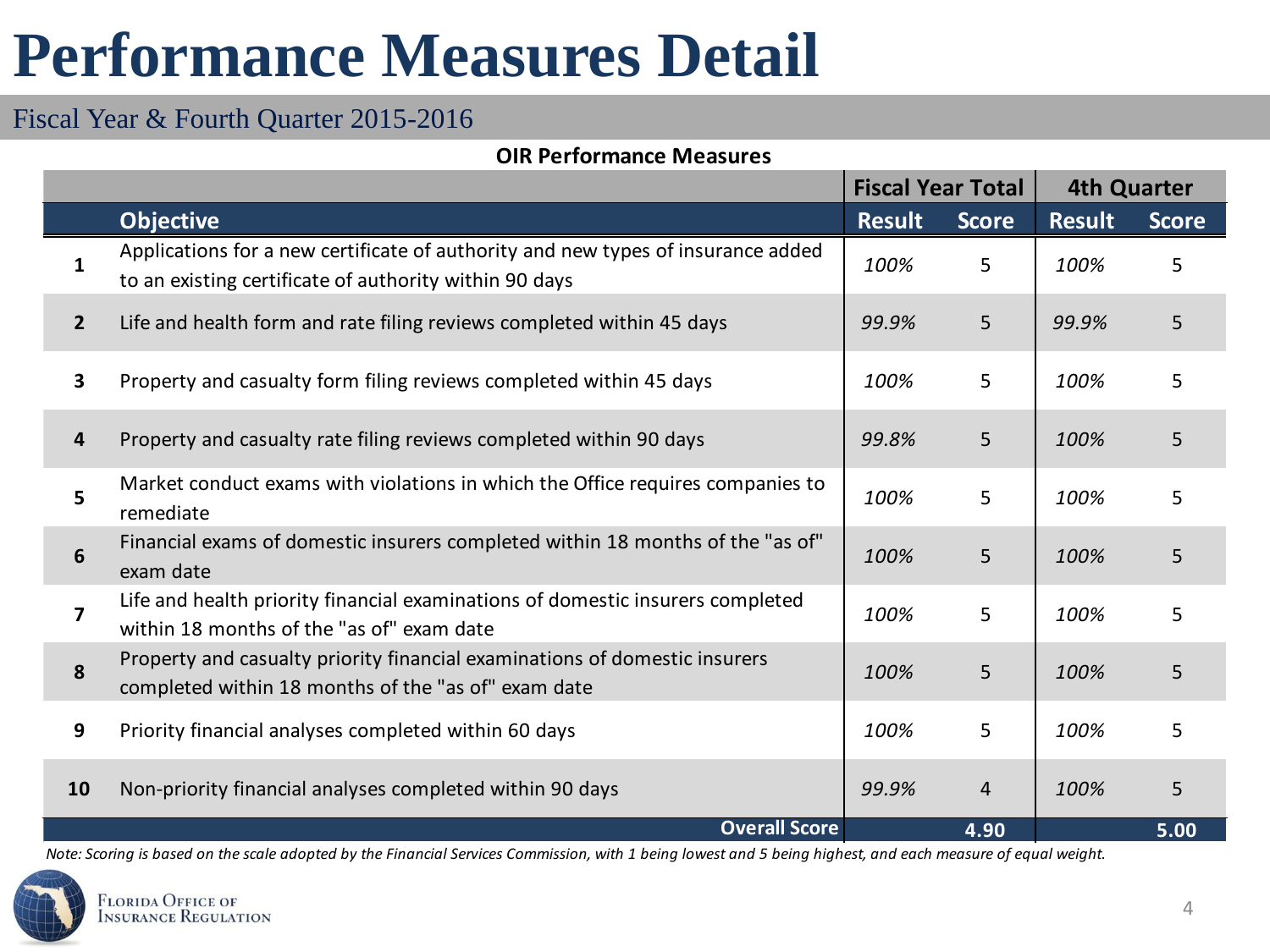# **Property & Casualty**

Activities, Accomplishments, and Opportunities

#### **Selected Activities & Accomplishments**

- 570,080 Citizens Property Insurance Corp. policies have been approved for take-out from January-November 2016
- Held public hearing on the rate filing from the National Council on Compensation Insurance (NCCI) to address proposed rate impacts associated with two Florida Supreme Court decisions
	- 15% Castellanos v. Next Door Company
	- 2.2% Westphal v. City of St. Petersburg
	- 1.8% for updates to the Health Care Provider Reimbursement Manual
- Personal Injury Protection (PIP) insurance study report
- Title insurance data call to title agencies and companies with 1,656 total responses

## **Opportunities**

- Impact of third-party claims statewide on homeowners insurance rates
- Court cases affecting workers' compensation insurance
- Fostering a private flood insurance market
- Adapting to new business models (e.g. ridesharing, home-sharing)
- Trade secret protections preventing the public's access to company information available through the Quarterly & Supplemental Reporting (QUASR) system online
- Continued soft reinsurance market

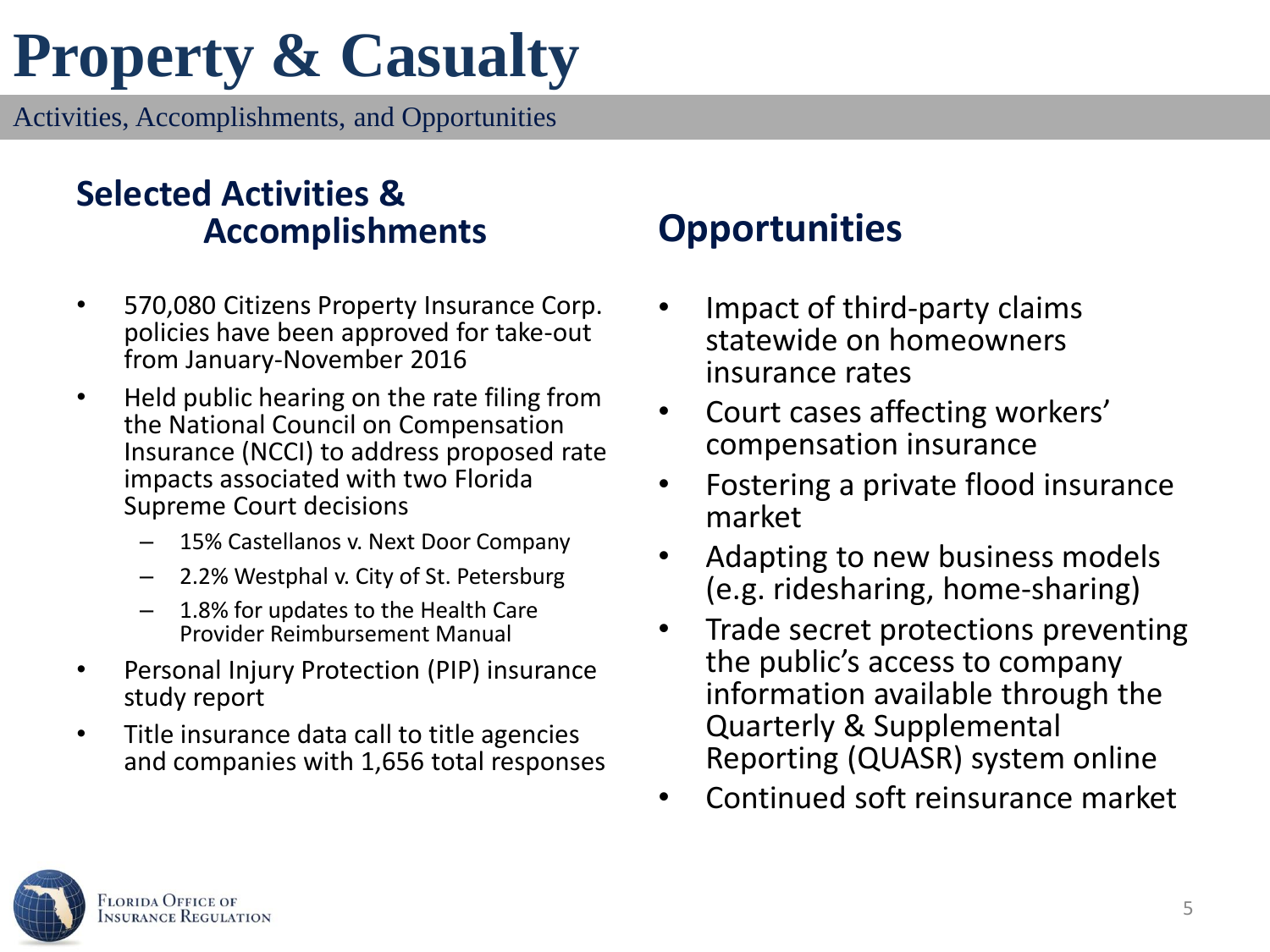## **Homeowners**

#### Proportional View of Requested Rate Changes 2015-2016





**FLORIDA OFFICE OF<br>INSURANCE REGULATION**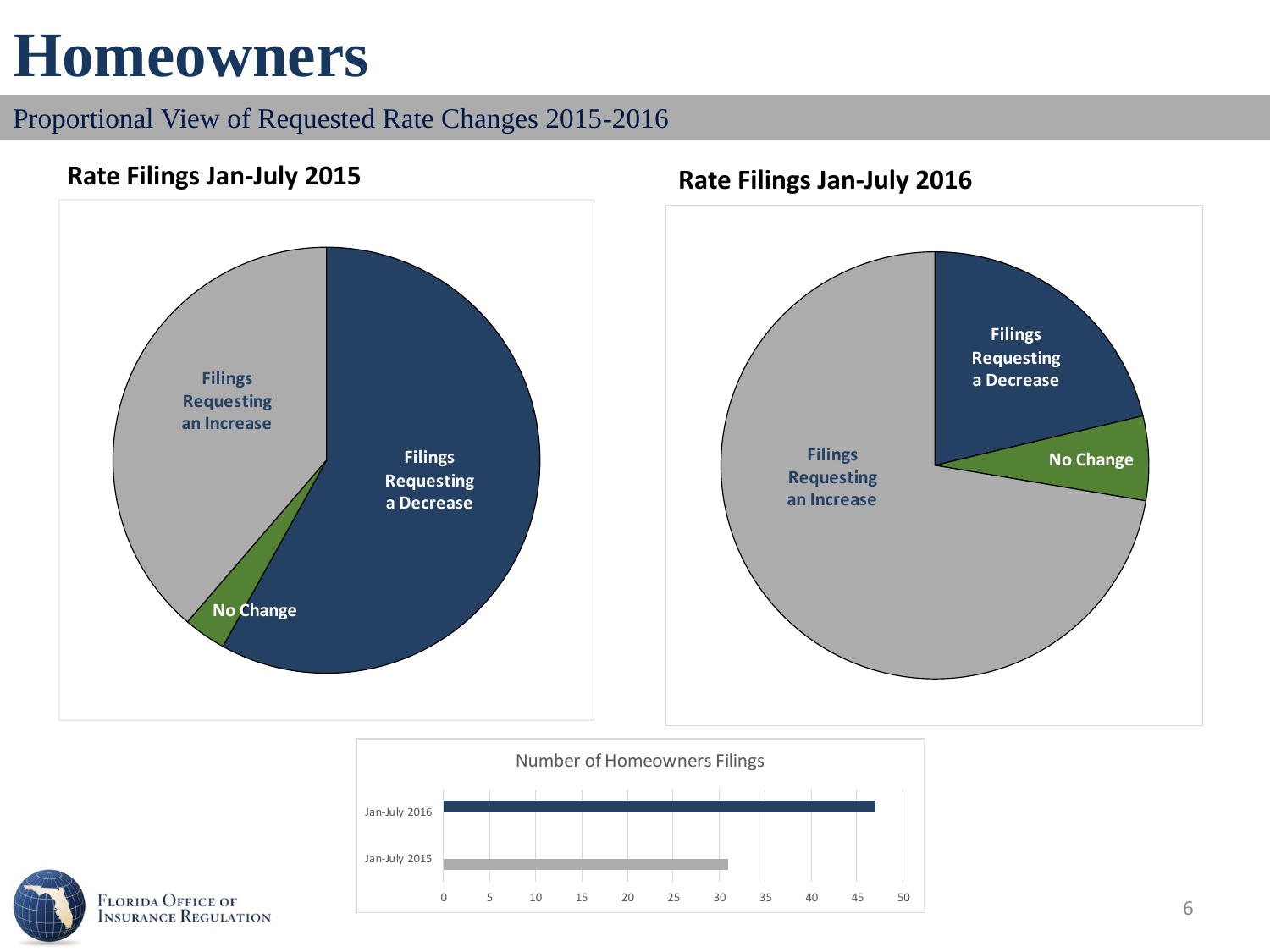# **Citizens Property Insurance Corp**

Take-Outs Approved and Assumed January to November 2016

#### Citizens Policy Take-Outs

|           | Approved | <b>Assumed</b> |
|-----------|----------|----------------|
| January   | 130,534  | 19,424         |
| February  | 75,115   | 11,529         |
| March     | 71,500   | 2,481          |
| April     | 66,500   | 3,351          |
| May       | 81,500   | 3,108          |
| June      | 19,535   | 6,197          |
| July      | 15,000   | 1,218          |
| August    |          |                |
| September | 15,000   |                |
| October   | 25,650   |                |
| November  | 69,746   |                |
| Total     | 570,080  | 47,308         |



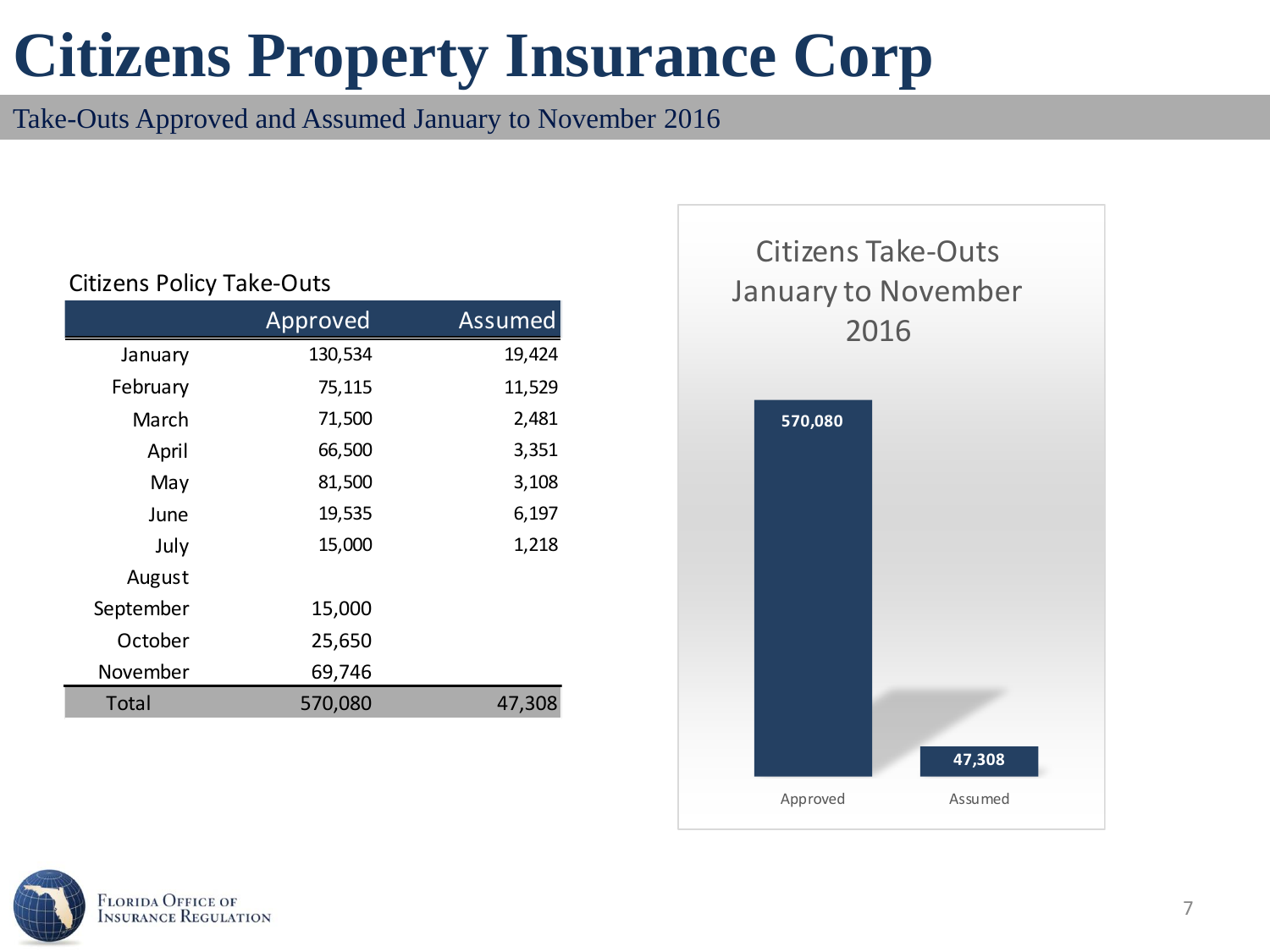# **Life & Health**

Activities, Accomplishments, and Opportunities

#### **Selected Activities & Accomplishments**

- Per federal guidance, the Office received 15 individual and 15 small group PPACAcompliant health insurance rate filings for the 2017 plan year and proceeded to review the filings for compliance with state laws.
- Held two long-term care insurance rate hearings in August due to the potential for significant impacts to Florida policyholders.

| Long-Term Care |                    |                 |  |  |  |  |
|----------------|--------------------|-----------------|--|--|--|--|
|                | Increases Proposed | # Policyholders |  |  |  |  |
| Met Life       | 20-95%             | 22,796          |  |  |  |  |
| Unum           | $0-114%$           | 45,666          |  |  |  |  |

## **Opportunities**

- Working with the health insurance industry to navigate through significant shifts in market and regulatory dynamics
- Balancing consumer protections with maintaining a robust and competitive market
- Working to find solutions for seniors facing Long-Term Care risk
- Protecting consumers from emergency medical transportation balance billing, especially air transport
- Enhancing claims-paying capacity for Health Maintenance Organizations (HMOs)
- Moving from a formulaic to a dynamic, principlesbased approach to life insurer solvency

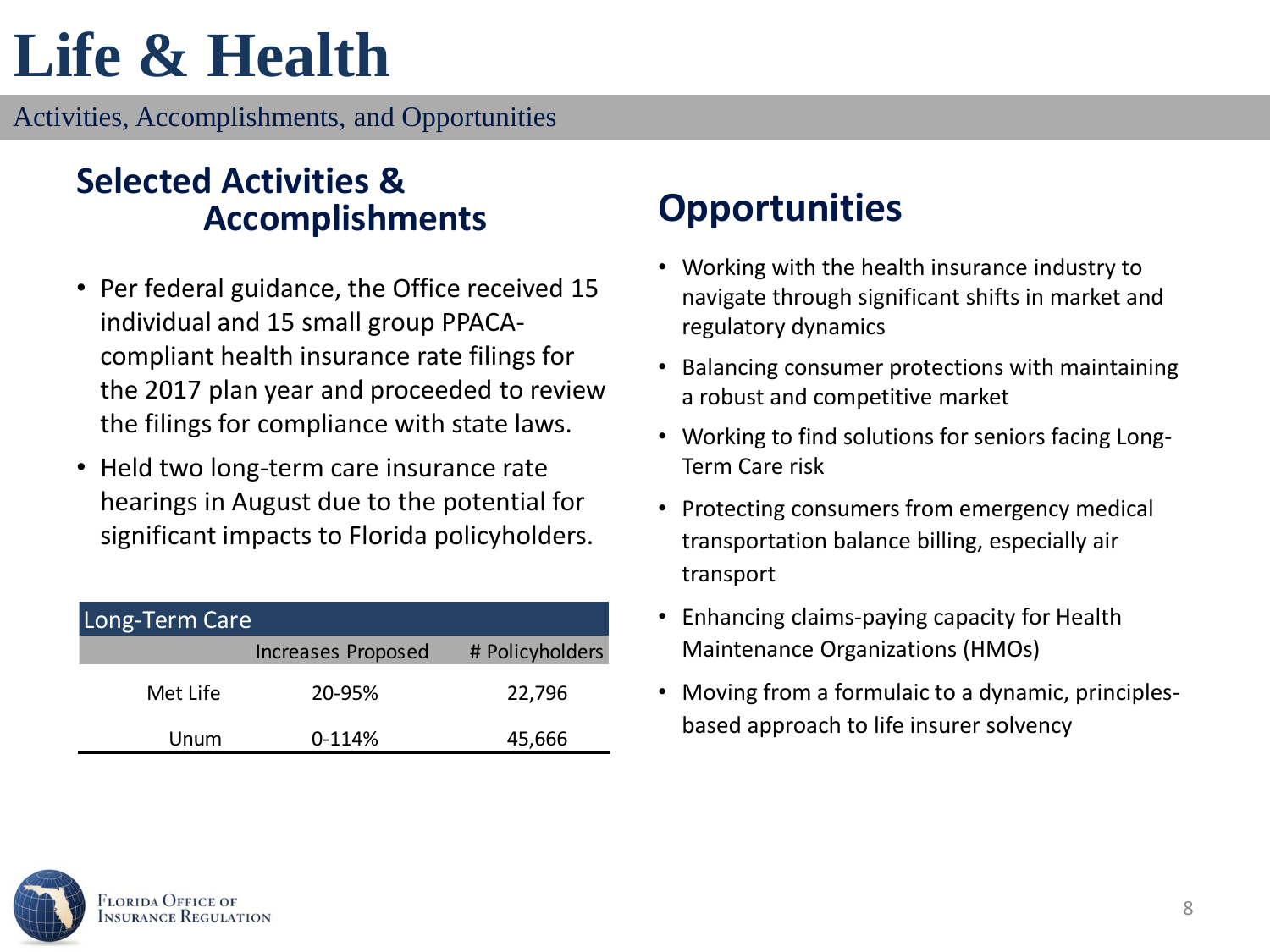# **Long-Term Care**

#### Portion of Direct Premiums from Long-Term Care Business

| National Long-Term Care Top 25 <sup>*</sup> by Total LTC Earned Premium |                                                       |                  |                         |                             |                           |     |                             |
|-------------------------------------------------------------------------|-------------------------------------------------------|------------------|-------------------------|-----------------------------|---------------------------|-----|-----------------------------|
|                                                                         |                                                       |                  | <b>Total LTC Earned</b> | <b>Total National</b>       | LTC % of Total LTC Market |     | <b>Recent Avg</b>           |
| <b>Rank</b>                                                             | Company                                               | <b>NAIC Code</b> | Premium <sup>1</sup>    | Direct Premium <sup>2</sup> | Premium                   |     | <b>Share Rate Requested</b> |
| 1                                                                       | <b>Genworth Life Insurance Company</b>                | 70025            | \$2,461.3 M             | \$3,309.8 M                 | 74.4%                     | 22% | 18%                         |
| 2                                                                       | John Hancock Life Insurance Company (USA)             | 65838            | \$1,542.9 M             | \$20,189.9 M                | 7.6%                      | 14% | 17%                         |
| 3                                                                       | Metropolitan Life Insurance Company                   | 65978            | \$753.2 M               | \$32,865.5 M                | 2.3%                      | 7%  | 62%                         |
| 4                                                                       | Northwestern Long Term Care Insurance Company         | 69000            | \$551.5 M               | \$560.2 M                   | 98.4%                     | 5%  |                             |
| 5                                                                       | Unum Life Insurance Company Of America                | 62235            | \$530.9 M               | \$4,393.7 M                 | 12.1%                     | 5%  | 48%                         |
| 6                                                                       | <b>Continental Casualty Company</b>                   | 20443            | \$497.9 M               | \$4,058.9 M                 | 12.3%                     | 4%  | 32%                         |
| $\overline{z}$                                                          | Transamerica Life Insurance Company                   | 86231            | \$461.5 M               | \$17,590. M                 | 2.6%                      | 4%  | 108%                        |
| 8                                                                       | <b>Bankers Life And Casualty Company</b>              | 61263            | \$450. M                | \$2,158.1 M                 | 20.9%                     | 4%  | 33%                         |
| 9                                                                       | The Prudential Insurance Company Of America           | 68241            | \$382.6 M               | \$22,009. M                 | 1.7%                      | 3%  | 29%                         |
| 10                                                                      | <b>New York Life Insurance Company</b>                | 66915            | \$259.7 M               | \$13,866.5 M                | 1.9%                      | 2%  | 4%                          |
| 11                                                                      | <b>Mutual Of Omaha Insurance Company</b>              | 71412            | \$256.6 M               | \$1,172.1 M                 | 21.9%                     | 2%  | 11%                         |
| 12                                                                      | Genworth Life Insurance Company Of New York           | 72990            | \$227.2 M               | \$426.4 M                   | 53.3%                     | 2%  |                             |
| 13                                                                      | Metlife Insurance Company USA                         | 87726            | \$224.6 M               | \$9,620.2 M                 | 2.3%                      | 2%  | 7%                          |
| 14                                                                      | <b>State Farm Mutual Automobile Insurance Company</b> | 25178            | \$215.3 M               | \$23,535.4 M                | 0.9%                      | 2%  | 25%                         |
| 15                                                                      | <b>Massachusetts Mutual Life Insurance Company</b>    | 65935            | \$212.3 M               | \$20,741.7 M                | 1.0%                      | 2%  |                             |
| 16                                                                      | Riversource Life Insurance Company                    | 65005            | \$203.6 M               | \$6,533.9 M                 | 3.1%                      | 2%  | 43%                         |
| 17                                                                      | Allianz Life Insurance Company Of North America       | 90611            | \$186.5 M               | \$11,298.7 M                | 1.7%                      | 2%  | 20%                         |
| 18                                                                      | John Hancock Life Insurance Company                   | 93610            | \$177.5 M               | \$613.5 M                   | 28.9%                     | 2%  | 13%                         |
| 19                                                                      | Senior Health Insurance Company Of Pennsylvania       | 76325            | \$129.1 M               | \$129.1 M                   | 100.0%                    | 1%  | 25%                         |
| 20                                                                      | Medamerica Insurance Company                          | 69515            | \$89.3 M                | \$89.6 M                    | 99.7%                     | 1%  | 30%                         |
| 21                                                                      | Union Security Insurance Company                      | 70408            | \$80.4 M                | \$1,033.6 M                 | 7.8%                      | 1%  | 116%                        |
| 22                                                                      | United Of Omaha Life Insurance Company                | 69868            | \$76.7 M                | \$4,023.8 M                 | 1.9%                      | 1%  |                             |
| 23                                                                      | Ability Insurance Company (FKA Medico Life)           | 71471            | \$74.5 M                | \$76.1 M                    | 98.0%                     | 1%  | 36%                         |
| 24                                                                      | First Unum Life Insurance Company                     | 64297            | \$66.5 M                | \$418.8 M                   | 15.9%                     | 1%  |                             |
| 25                                                                      | Berkshire Life Insurance Company Of America           | 71714            | \$65.5 M                | \$521.1 M                   | 12.6%                     | 1%  |                             |

1. Data taken from Long-Term Care Experience Reporting Form 2 (Summary) for all Life, Health, and P&C filers with the NAIC and the results are in \$Millions.

2. Data taken from Exhibit 1, Part 1 for life filers and the Underwriting and Investment Exhibit, Part 2 for health and P&C filers and the results are in \$Millions.

\* The top 25 companies make up roughly 91% of the entire national market and those companies in bold italics are still selling in the state of Florida per the CY 2015 GAP Report.

[\\*\\* - Indicates that the company has n](http://www.floir.com/)ot requested rate changes on existing products in Florida.

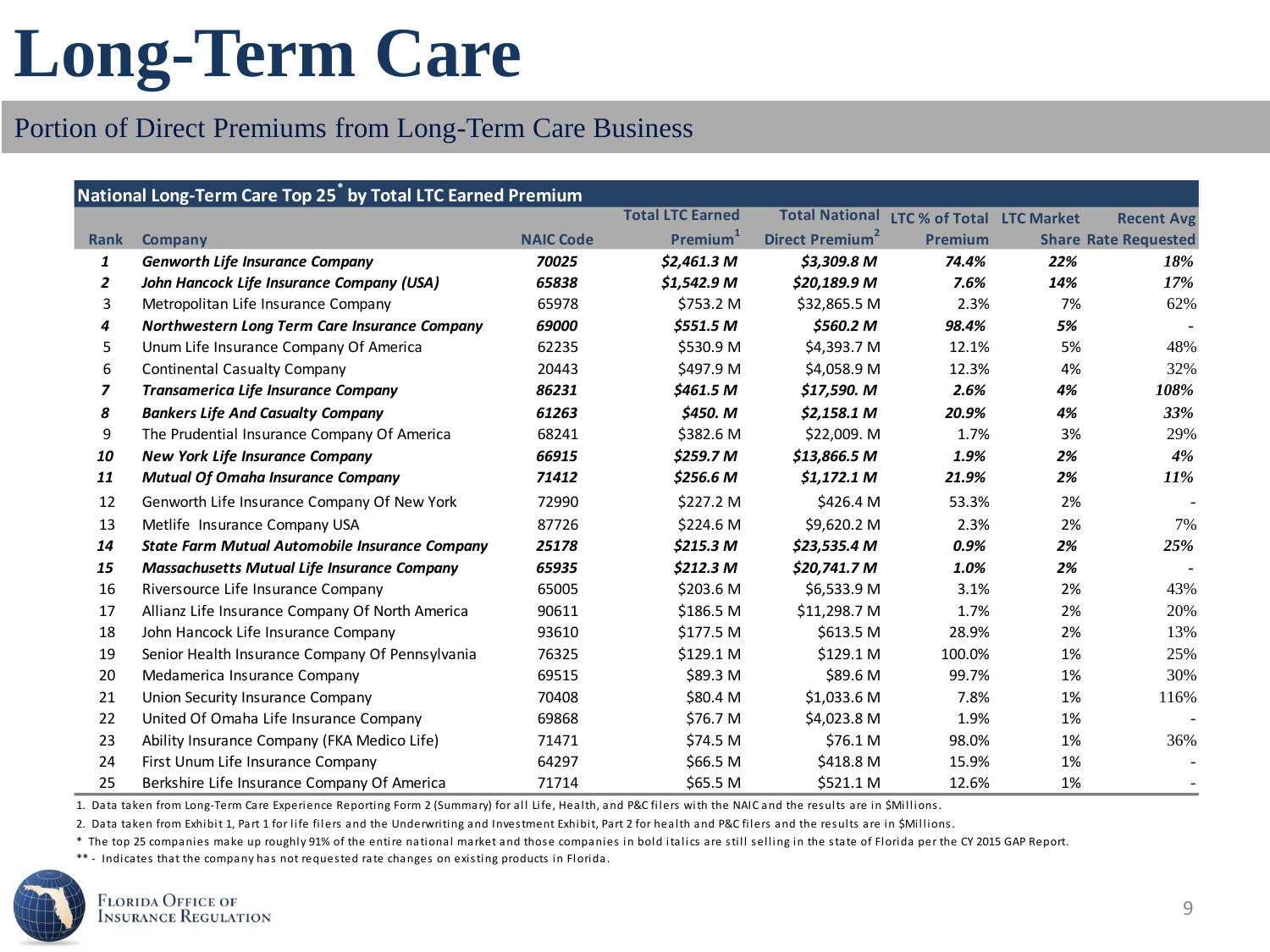# **Domestic HMOs**

#### Income Statement Data 2011-2015\*



| Loss Ratio <sup>1</sup> |       |
|-------------------------|-------|
| 2011                    | 82.9% |
| 2012                    | 82.0% |
| 2013                    | 84.4% |
| 2014                    | 86.8% |
| 2015                    | 85.8% |
| % Increase              | 3.6%  |

Our domestic HMOs have experienced a challenging environment over recent years. As revenues have continued to climb, profits have been significantly reduced. This is in part due to increasing expenses, medical costs, and the implementation of the Affordable Care Act.





• Data taken from the Five Year Historical exhibit for each domestic HMO.

1. Loss ratio is defined as the sum of medical related expenses divided by revenues

2. Administrative ratio is defined as the sum of administrative expenses divided by revenues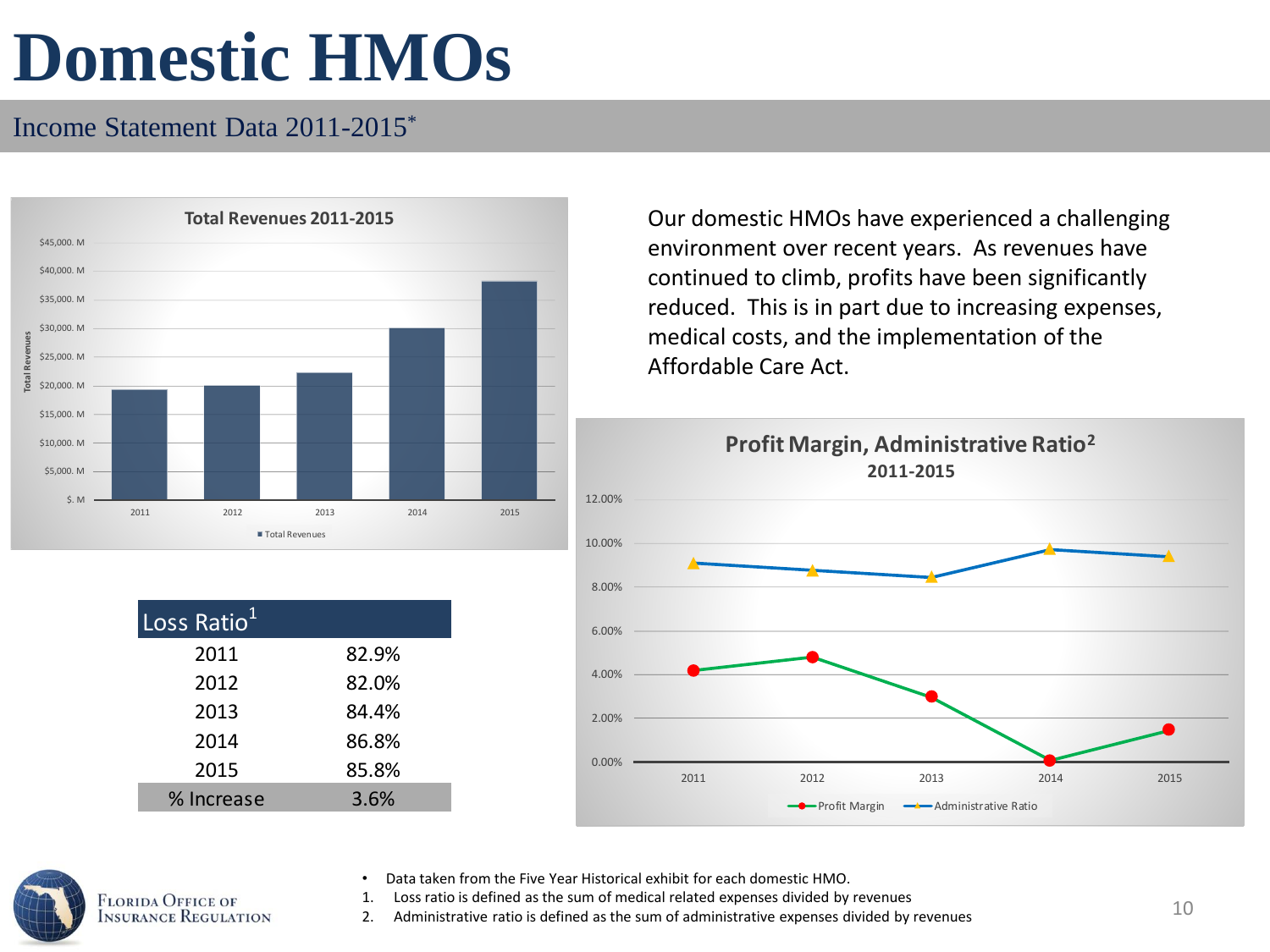## **Office Budget – Fiscal Year 2016-2017**

- Team of 292 Employees (Down 7.4% from a peak of 315 employees in FY 2007-08)
- Total Budget of \$30,906,841
- Exclusively funded by the Insurance Regulatory Trust Fund no General Revenue is utilized for the Office's budget
- The Office is administratively housed within the Department of Financial Services for some administrative and technology support services

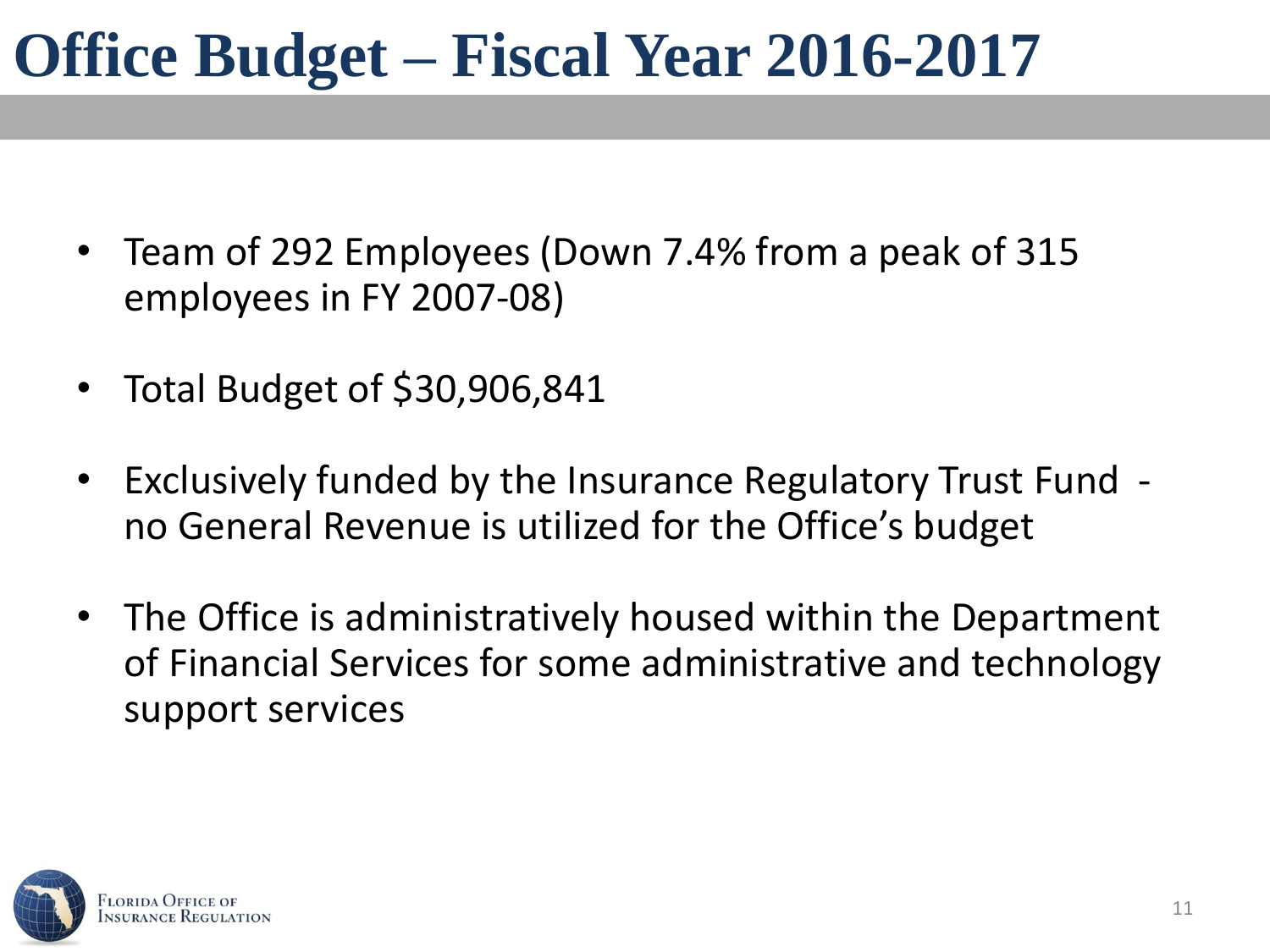# **Office Budget**

FY 2016-2017 and FY 2017-2018

|                                                                          |    |              |              | OIR Proposal |  |
|--------------------------------------------------------------------------|----|--------------|--------------|--------------|--|
| <b>Legislative Appropriation Category</b>                                |    | FY 2016-2017 |              | FY 2017-2018 |  |
| <b>Salaries and Benefits</b>                                             | \$ | 19,959,767   | $\zeta$      | 21,488,526   |  |
| <b>Financial Examinations (Pass-Through)</b>                             | \$ | 4,926,763    | $\zeta$      | 4,926,763    |  |
| * Property & Casualty Examinations (\$3,501,763)                         |    |              |              |              |  |
| * Life & Health Examinations (\$1,425,000)                               |    |              |              |              |  |
| <b>Expenses</b> (includes \$1.1 million for office building rent to DMS) | \$ | 2,481,072    | $\mathsf{S}$ | 2,491,293    |  |
| <b>Contracted Services</b>                                               | \$ | 1,430,726    | \$           | 1,430,726    |  |
| Florida Public Hurricane Model - Maintenance & Support to FIU            | \$ | 632,639      | $\zeta$      | 632,639      |  |
| Florida Public Hurricane Model - Year 4 Enhancements (Non-recurring)     | \$ | 850,000      | \$           |              |  |
| <b>Other Personal Services</b>                                           | \$ | 290,169      | \$           | 290,169      |  |
| <b>Risk Management Insurance</b>                                         | \$ | 112,446      | -\$          | 128,297      |  |
| <b>Operating Capital Outlay</b>                                          | \$ | 98,000       | -\$          | 98,000       |  |
| <b>Transfer to DMS (HR Contract)</b>                                     | \$ | 97,856       | -\$          | 94,605       |  |
| Lease/Purchase/Equipment                                                 | \$ | 27,403       | $\zeta$      | 27,403       |  |
| <b>Total</b>                                                             | \$ | 30,906,841   | $\mathsf{S}$ | 31,608,421   |  |

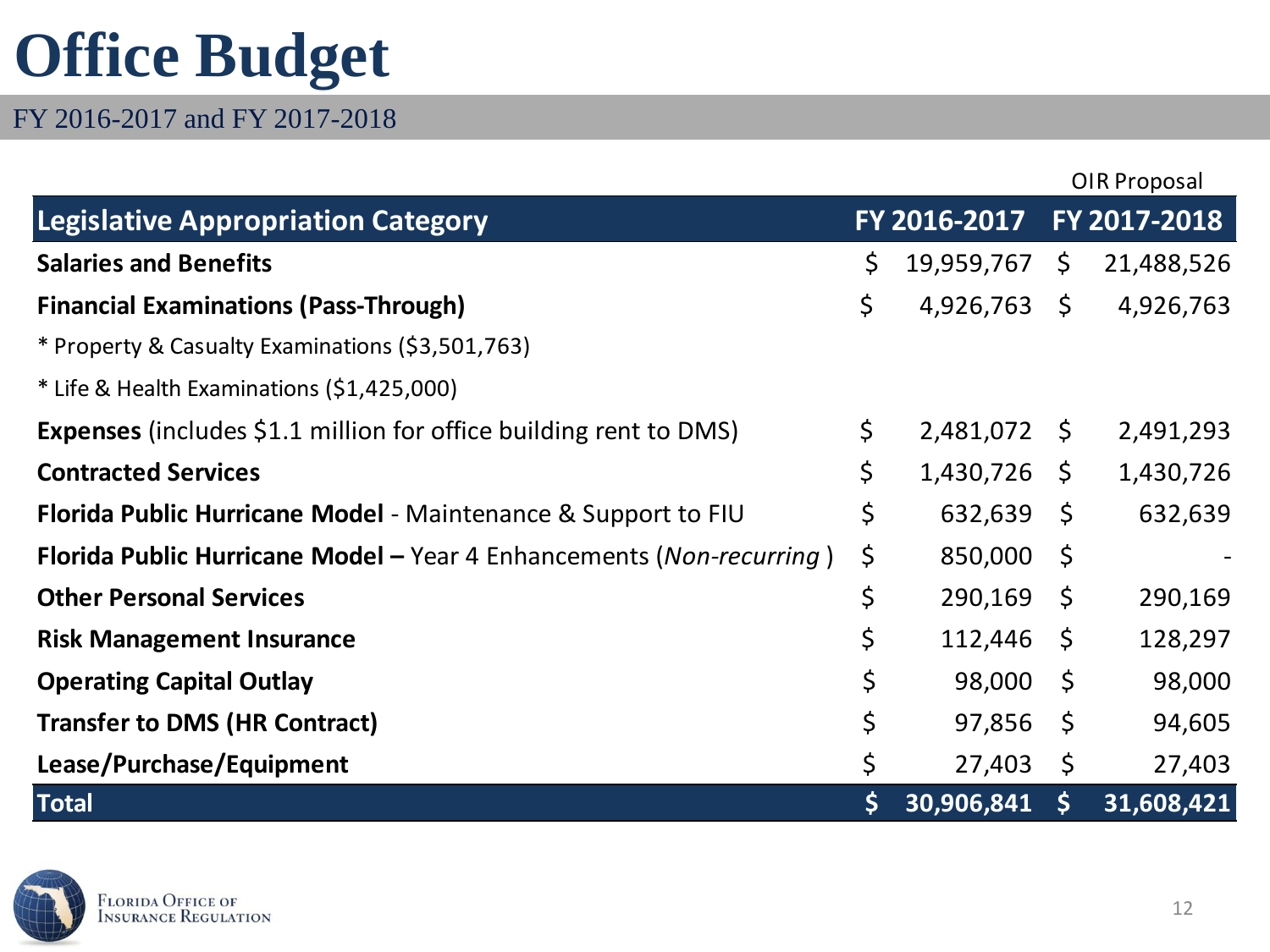# **Legislative Budget Request - FY 2017-2018**

### **Actuarial Services**

- Additional Property & Casualty Actuary
- Reclassification of 8 Actuaries to Sr. Actuary
- Reclassification of 8 Positions to Sr. Actuarial Analyst

*Request: \$488,651* 

### **Staffing Needs**

- Reclassification of Positions Property & Casualty Financial Oversight
- Reclassification of Positions Life & Health Financial Oversight
- Additional Rate Other

#### *Request: \$748,829*